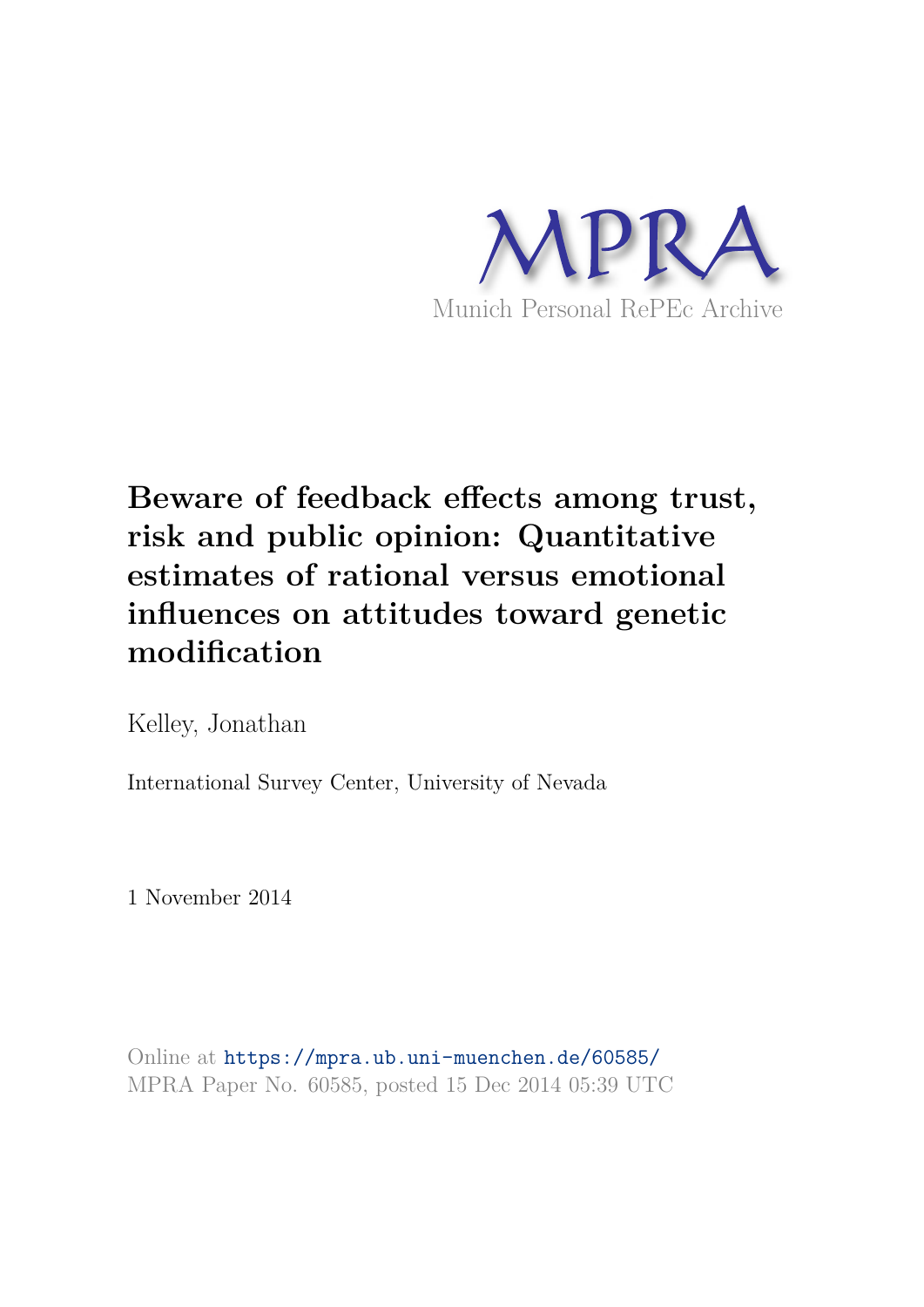#### Jonathan Kelley (USA)

# Beware of feedback effects among trust, risk and public opinion: quantitative estimates of rational versus emotional influences on attitudes toward genetic modification

## Abstract

Support for genetic modification in agriculture mainly stems from approval of food and agricultural goals. It is facilitated by trust in the judgment of scientific authorities and undermined by anxiety about the risks involved. But there are symptoms of danger: Any public opinion data that show significant correlations between perceptions of fact (risk, trust etc.) and background characteristics (age, sex, religion, politics) or goals (environmental, medical, economic) typically reflect emotional feedback effects as well as rational scientific ones. Estimates from regression are then biased and more complex models required. Our structural equation analyses of five large, representative national surveys of Australia  $(N = 8730)$  provide precise estimates of the magnitude of these effects, including reciprocal effects reflecting emotional influences. The author also finds that: (1) acceptance of the scientific worldview modestly increases support both directly and also indirectly through its influence on trust; (2) family socio-economic background increases knowledge of genetic engineering but is otherwise inconsequential; and (3) religious belief greatly hinders acceptance of the scientific worldview and slightly increases anxiety about risks.

#### **Keywords: JEL Classification:**

#### **Introduction**

Is it good or bad to make new scientific discoveries and implement new technologies? Or does the answer depend upon the context? The moral acceptability of new technologies has stimulated lively, sometimes rancorous, debate in Western societies at least since ancient Greece: The moral status of those who, like Daedalus and Faust, push the limits of invention has always been problematic. For example, the emergence of the techniques known as genetic modification (GM) or genetic engineering raises many questions, among them the question of whether it is a good thing for people to delve so deeply into the nature of life. Genetic modification is a particularly informative biotechnology in which to assess public opinion on scientific issues, because it is both relatively new and clearly important. Hence, most people know about it, and many are concerned about it, but public policies are only gradually becoming institutionalized.

Research on public opinion in this area is expanding rapidly (Pin and Gutteling, 2009). Reliable assessment of public opinion requires carefully designed, rigorous sample surveys, as has long been known (Sudman and Bradburn, 1974; Pidgeon et. al., 2005). Voluntary comments (including the EU's internet based system: Ferretti and Lener, 2008) may placate demands for public participation, but the information they provide does *not* accurately represent public opinion.

This paper provides rigorous structural equation estimates of the Australian public's views based on

<u>.</u>

systematically developed multiple-item scales with data from five large, representative national surveys with 8730 cases. The models distinguish scientific, religious, and emotional/psychological influences on attitudes related to genetic modification, estimate their magnitudes, and estimate reciprocal effects among them.

The outcome is a cautionary tale: Feedback effects are large and ignoring them seriously misleading.

Section 1 describes Australian opinion on a variety of genetically engineered products. The second section outlines a model of the determinants of public opinion on these issues. Section 3 estimates the model and the final concludes. An on-line Appendix describes how the variables are measured and gives details on data and methods.

### 1. Theory and background

How do people develop attitudes and opinions about emerging technologies? Four styles of moral reasoning play important roles in opinion formation in modern Western societies (Bellah, 1974; Potter, 1972; Tipton, 1982), although their relative importance differs among topics.

1. The deductive mode turns to general principles as the wellspring of morally correct action in particular situations. For example, if the general principle is that taking a life is wrong, deductive moral reasoning will find that the death penalty, euthanasia, and other particular instances are all wrong. Ethics institutions in developed nations commonly reason in this way (Sato and Akabayashi, 2005). Prior research has not explored the role of the scientific worldview – specifical-

<sup>©</sup> Jonathan Kelley, 2014.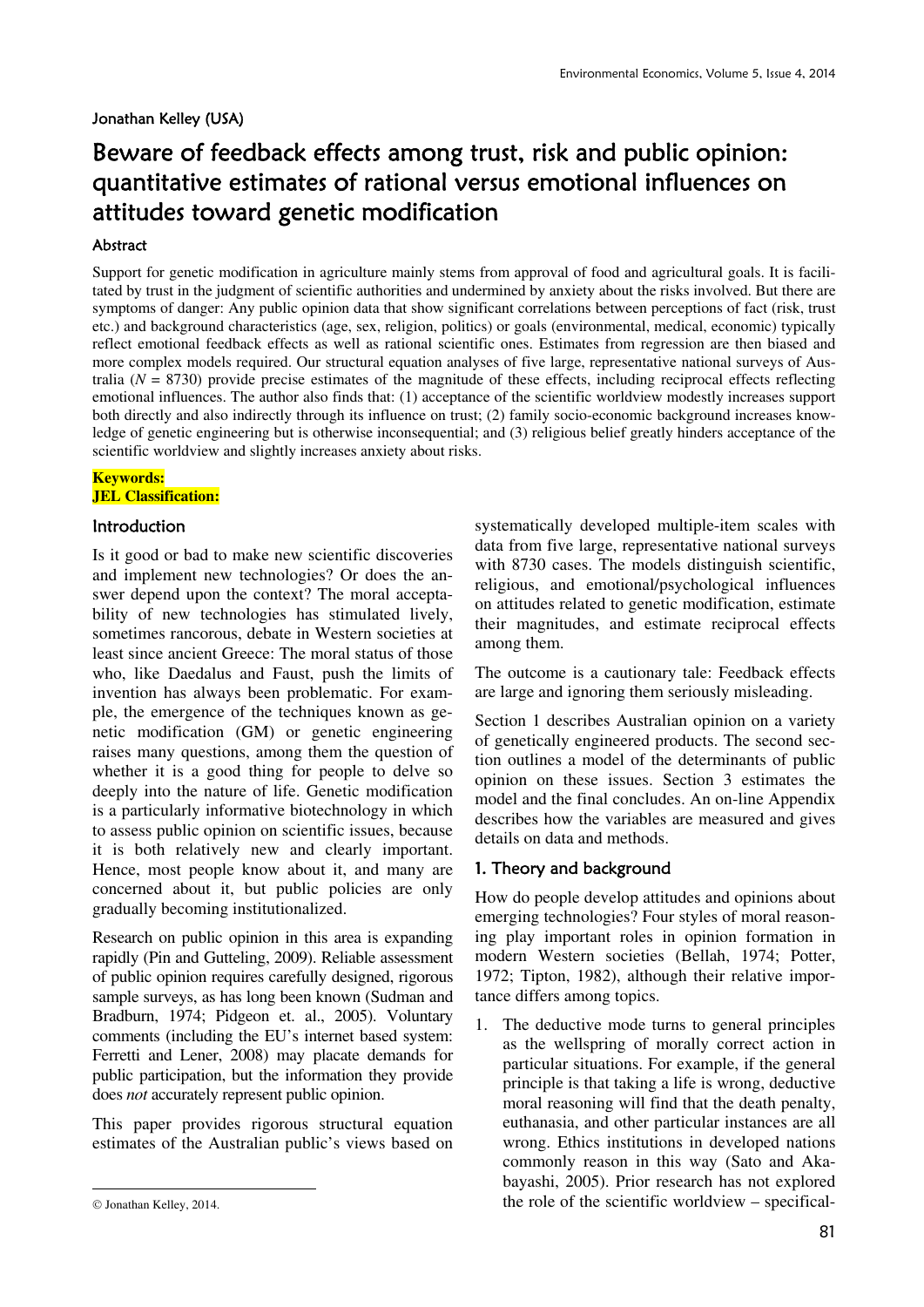ly endorsement of the theory of evolution and modern astronomy – in shaping moral judgments about genetic modification. But this is an important avenue to explore because it may illuminate persistent divergence of opinion on some topics between scientific elites versus ordinary voters and politicians.

- 2. The authoritative mode adopts the attitudes and opinions of some legitimated moral authority, e.g. the Pope, the established church, and potentially other expertise-based elites such as scientists. The authoritative mode also encompasses the legitimated cultural momentum of tradition and institutions.
- 3. The expressive mode judges actions as right or wrong according to one's immediate emotive reaction when first confronting a new possibility– colloquially, the "ugh" factor. Psychologists describe moral reasoning in the expressive mode as using "affective heuristics" (e.g. Slovic, 1999; and Slovic et. al, 2002). These reactions, of course, may be socially and psychologically determined. Importantly, explicitly analyzing the role of the expressive/ affective mode allows us to assess the importance of cognitive consistency. The other modes of moral reasoning all assume a process with perceptions as intermediate influences and moral judgment as an outcome. But the expressive mode allows influence both ways: we cannot simply assume that perceptions influence moral judgments because intuitive moral judgments may also influence perceptions. Wishful thinking may lead supporters of GM to conclude that the risks are small and to imagine scientists to be trustworthy when they say (as they mostly do) that GM is safe. By contrast, intuitive opposition to GM may lead others to project their gloomy predispositions by seeing risks as large and scientists as untrustworthy.
- 4. Finally, the consequential mode involves assessing the rights and wrongs of actions by their results: Actions are judged as means to ends rather than as ends in themselves. This is, of course, Weber's instrumental rationality (Weber, 1947) and is embodied in cost-benefit analyses, in self-interest calculations, and other approaches that emphasize the goals or values served by the technology rather than its intrinsic moral value. Although consequentialist reasoning plays only a small role in shaping moral judgments about many moral issues, I will suggest that it plays a large role in shaping views about technology (especially biotechnology and medicine, with their clear implications for human well-being) and, by generalization, about

political institutions, procedural justice, and other intrinsically neutral mechanisms that have morally important outcomes (e.g. Evans and Kelley, 2011, 2014; Zerbe, 2007). People evaluate the goals the new technology might serve<sup>1</sup> and the risks it might pose. If the goals seem to them good and the dangers small, they approve it. Alternatively, if they do not greatly value the goals, or if they see huge risks, they disapprove of the technology.

With sufficiently intense value commitments to the goals, it may be that we need to allow reciprocal causation within the consequentialist mode as well as in the expressive mode. We need to evaluate empirically the possibility that people's choice of goals also shape their perceptions of the world. It may not be just that people rationally evaluate what is and is not feasible and choose the path that maximizes their utility (as assumed in much prior research using this theoretical model, especially by economists). In addition their choice of goals may in turn shape their perceptions of what is and is not feasible: they want something and therefore imagine it feasible and safe to get it. In short: feedback, reciprocal causation.

This paper evaluates many of these possibilities quantitatively, based on structural equation analysis of on five large, representative national sample surveys  $(N = 8730)$  in Australia.

**The setting.** In evaluating genetic modification, the citizenry in Europe and the United States seem to be taking different paths (Frewer et al., 2013). Public opinion on GM differs greatly among countries, as shown by the large and closely comparable Eurobarometer surveys (Lemkow, 1993, pp. 10-14; Schibeci et al., 1994, p. 20-21; Gaskell et al., 1999)<sup>2</sup>. Support for genetic engineering is higher in the USA than in Europe (reinforced by differences in regulatory philosophy: Zerbe, 2007), and is declining in Europe, while the direction of change in the US and other English-speaking countries is unclear (Gaskell et al., 1999, 2000, 2003; Shanahan, Scheufele and Lee, 2001; Priest, 2000).

Australia falls in between these two extremes. In many areas of public policy, Australia is similar to Britain, the USA and other English-speaking countries, but in others it is closer to Scandinavia and other Northern European nations (Evans and Kelley

**<sup>.</sup>** <sup>1</sup> Who receives potential benefits is also relevant to the public, generally with less support for benefits going to big business and more for benefits going to favored groups (e.g. farmers, poor people) and favored causes (e.g. the environment; Norton and Wood, 1998).

<sup>&</sup>lt;sup>2</sup> Australian surveys up to the mid-1990s are concisely reviewed and unpersuasively traduced in Davison, Barns and Schibeci (1997).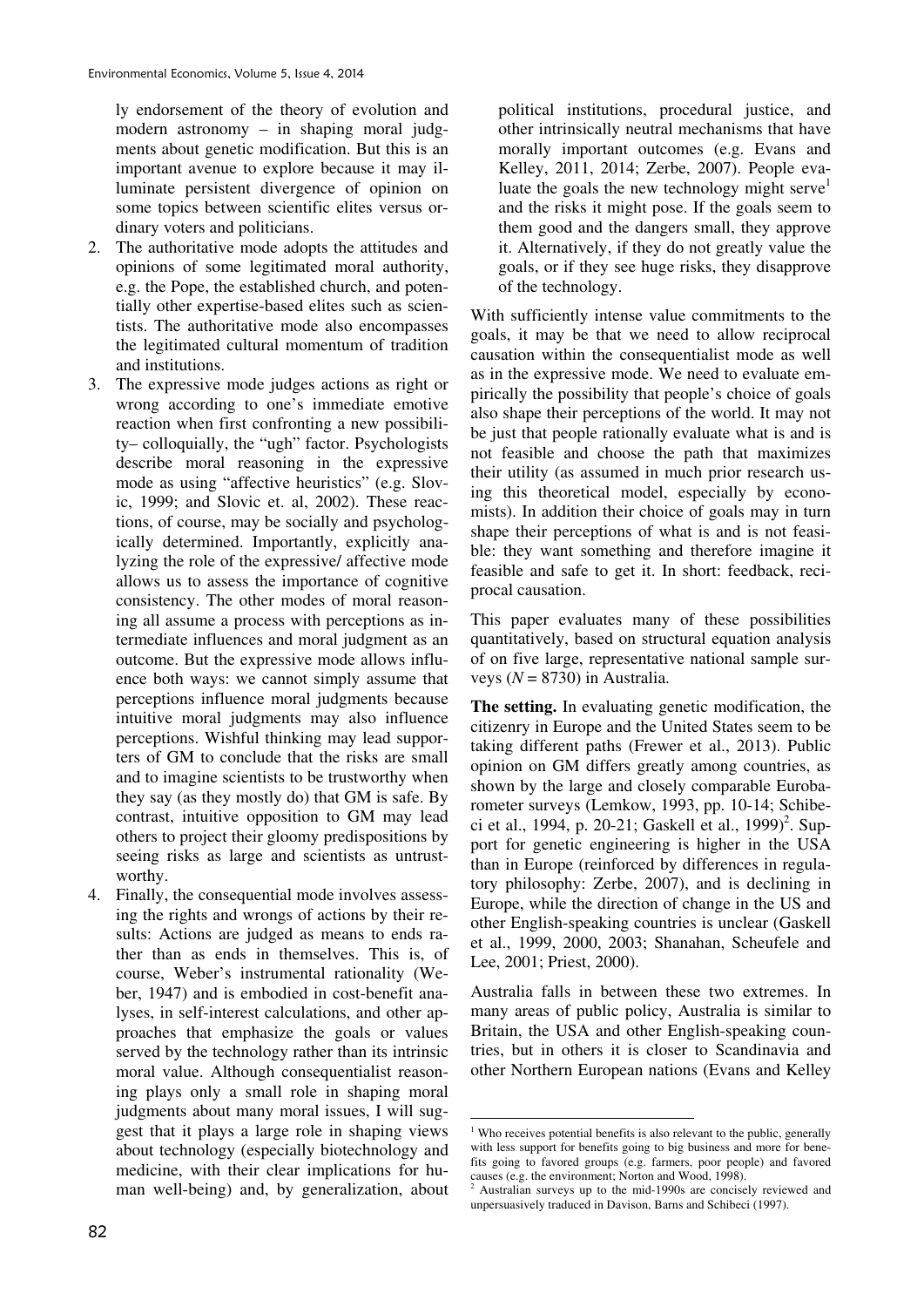2004). Moreover, it is a small, open economy with important agricultural exports exposed to heavy world-wide competition, so genetically modified organisms (GMOs) in agriculture are very salient. To explore Australian opinion, we included a module on attitudes towards genetic engineering in five surveys between 1994 and 2002 as part of the International Social Science Survey/Australia (IsssA), Australia's leading academic survey.<sup>1</sup> The module began by asking people to rate a series of goals for Australian scientists, to get a general assessment of the desirability of different goals. We then introduced the concept of genetic engineering, and asked respondents to rate the desirability of a set of specific potential uses of genetic engineering<sup>2</sup>. We then asked people about their understanding of genetic engineering.

Measurement details and basic results have been reported elsewhere (Kelley, 1995, 2003) and are briefly recapitulated in the on-line Appendix which is freely available at www.international-survey.org. This paper presents new results on variables not described previously, new models, new structural equation estimates involving them, and new conclusions flowing from the analysis.

# 2. Data and methods

<u>.</u>

**2.1. Data.** This report is based on five rounds of the International Social Science Survey/Australia (IsssA), conducted from 1994 through 2002 which are described in detail in: Kelley and Evans (1999), Evans and Kelley (2004), pp. 317-326. The IsssA surveys are from simple random samples of Australian citizens drawn by the Electoral Commission from the compulsory electoral roll. They are conducted by mail using a modification of Dillman's (1993) Total Response Method. Completion rates run around 60 to 65%, which compares favorably with recent experience in Australia, the USA, and many other industrial nations. Previous analyses suggest they are representative of the population (Bean, 1991; Evans and Kelley, 2002, 2004; Sikora, 1997). There are 8730 cases in the surveys analyzed here.

**2.2. Methods.** Effects are estimated by structural equation (SEM or LISREL) methods (Bollen, 1989; Joreskog and Sorbom, 1993), as implemented in the AMOS program (which is now part of SPSS). As

well as allowing the estimation of reciprocal effects, these methods correct for attenuation due to random measurement error (which is important: Bollen, 1989; Fan, 2003; Kelley, 1973). For single items we use the reliabilities shown in the last row of on-line Appendix Table A; reliabilities for multiple item scales are estimated in the (full information, maximum likelihood) model. Alternative estimates are by ordinary least squares regression. Since the IsssA data are simple random samples, no adjustment for sample clustering is required.

We omit effects too small to make much practical difference, specifically those under .10 (standardized) in magnitude. They might well be artifacts of the usual minor uncertainties of measurement and model specification. Given the large sample size, smaller effects are often statistically significant, even if unimportant. Sensitivity analysis shows that the conclusions are robust – we estimated alternative structural equation models with all possible influences included, however small, and also a third model estimated by OLS with no correction for attenuation. While it is well known in the measurement literature that OLS estimates are biased, often seriously, in the present case the differences are small $3$ .

Details are in the on-line Appendix (www.international-survey.org).

**2.3. The structure of opinion on genetically modified products.** *2.3.1. Measurement.* Because genetic engineering was new and unfamiliar when this series of surveys started in 1994, we adopted a multiple indicator strategy of asking about a large number of particular, concrete instances (Frewer, Howard and Shepherd, 1997). We gave a lengthy introduction, as a reminder to people already familiar with genetic engineering and an explanation for those previously unacquainted with it.

The eight particular instances were already well into development in Australia and other countries (Australian Science and Technology Council, 1993; Gaskell et al., 1999): treatments for cancer and high blood pressure, pesticides for cotton and other crops, viruses to control insect pests, leaner pork, healthier cooking oil, and fresher tomatoes. Wording is in the on-line appendix (at www.internationalsurvey.org).

People had clear opinions on these questions: only 2% declined to answer, on the average. That is lower than average for the questionnaire and well

<sup>&</sup>lt;sup>1</sup> Changes over time are small but complex (as in the USA: Shanahan, Scheufele and Lee, 2001) and I deal with them in a separate publication (2003), drawing especially on the panel component of the surveys.

 $2$ We also asked about the desirability of labelling genetically engineered products; about how much people worry about some potential risks of genetic engineering; whether they expect that they themselves would use genetically engineered products; and asked for a global evaluation of whether the benefits of genetic engineering are likely to outweigh the risks. These issues are the focus of separate publications.

<sup>-</sup>3 Fan 2003 is a clear exposition. For the present analysis, the only important difference is that OLS greatly underestimates the importance of support for medical research in legitimating genetic engineering.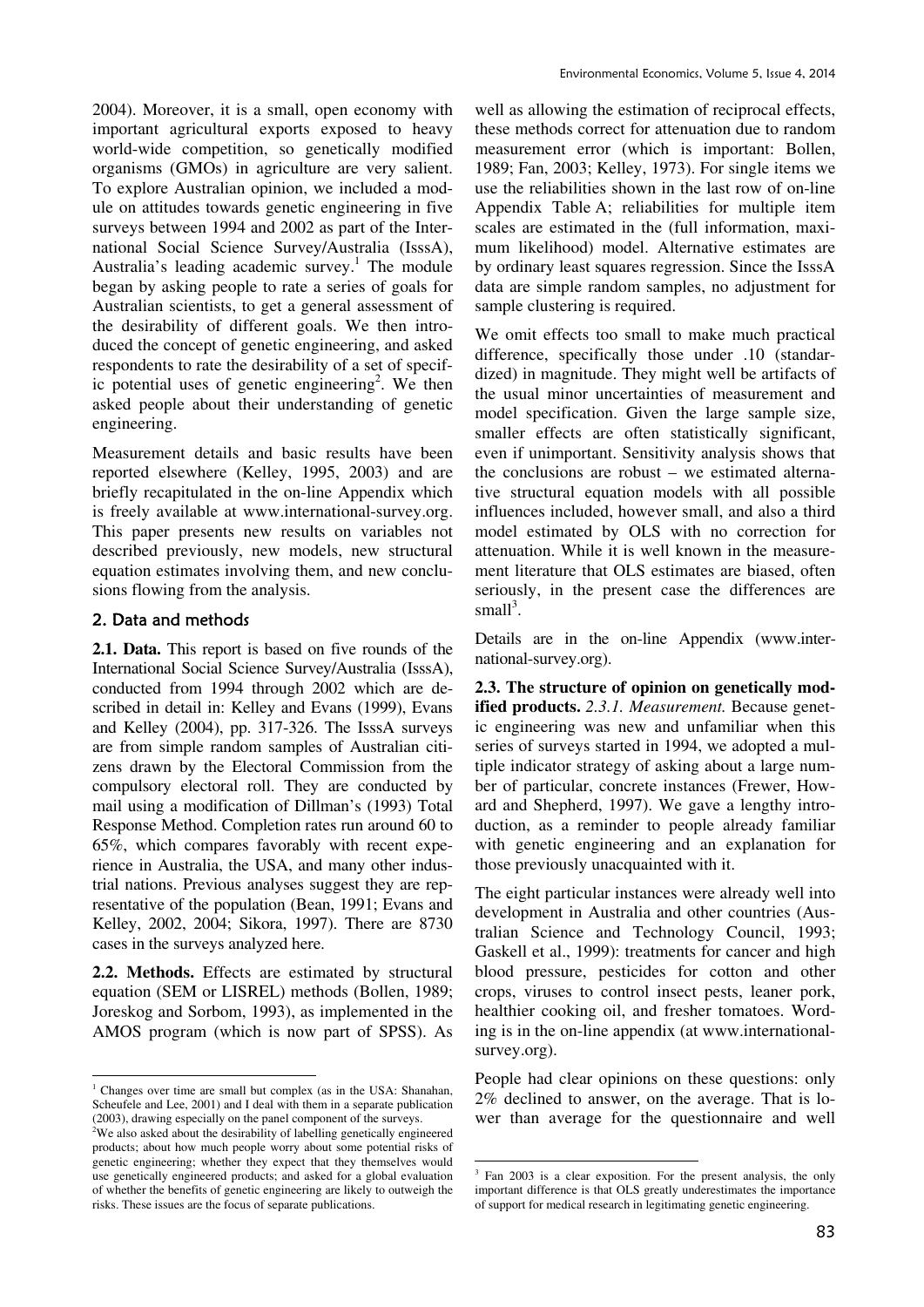below the levels of missing data usual for obscure topics<sup>1</sup>. The low level of missing data and the high inter-item correlations (shown in the on-line Appendix) suggest that real public opinion on the topic exists; evidence from other nations and using other methods concurs (e.g. Connorand Siegrist, 2013).

*2.3.2. Attitude structure.* The public might well not have coherent attitudes about genetic engineering, if only because it is so new, especially when this series of surveys began in 1994. However, people often do form opinions on the basis of very limited knowledge – for example, about the economics of globalization – so novelty does not imply incoherence. To assess this issue empirically, the preferred procedure is to ask a substantial number of separate questions and then investigate the links (or lack of them) among the answers (e.g. Judd and Milburn, 1980). For example, to discover what voters think about government regulation of the economy, best practice is to ask many specific questions about regulation in particular industries (railways, steel, farms, universities, hospitals etc.) and then investigate the structure of responses (Sikora, 2000). This is the strategy we followed. If people have no clear views, their answers to different questions will be uncorrelated (and measurement reliability will be zero). But if they have well-defined views correlations positive, typically in the range of .20 to .60, and factor analysis will find a single factor.

The results clearly show that the Australian public has well-formed attitudes about genetic engineering: people who favor one GM product tend strongly to favor all of them, and conversely those who are leery of one tend to be dubious about all (correlations shown in the on-line Appendix). The correlations average a substantial .51 and the factor analysis shows a strong general factor. For comparison, correlations average .31 among items measuring attitudes toward government regulation, .42 among price control items, .61 among trade union questions, and .60 among abortion attitudes, so attitudes to GM are well within the normal range for Australian political and economic attitudes (Evans and Kelley, 2002, 2004; Sikora, 2000).

A second key line of evidence is the test-retest reliability (e.g. Wilkinson and American Psychological Association Task Force on Statistical Inference, 1999). If people lack well-defined views, their answers at different times will be uncorrelated, but the more clear and stable the attitude, the higher the correlation among the answers. Test-retest reliabilities for the GM questions average  $r = .44$ , over a 3year period for just over 3000 panel cases. This is somewhat lower than most social and religious attitude items in our surveys, typically  $r = .55$  to  $r =$ .65, but much the same as formany public policy issues in the US over 4 years in the National Election Studies (Krosnick, 1991: Tables 1 and  $3)^2$ .

*2.3.3. Levels of support.* Public support for GM differs among products. It is overwhelming for medical uses, high for agricultural non-food uses, and least for GM foods<sup>3</sup>, similar result emerge in Europe, the USA, and other nations (Gaskell and Allum, 2003; Millward-Brown, 2003; Priest, 2000; Shanahan, Scheufele, and Lee, 2001). See the on-line Appendix for details.

**2.4. Knowledge and support for genetic engineering.** The public's limited knowledge of genetic engineering worries many researchers, who wonder whether ill-informed citizens can have well-formed views about genetic engineering. But a large majority of Australians, 73%, say they have "heard much about genetic engineering" and almost as many claim to have "a basic understanding" of it. So, in fact, there is at least a modest level of comprehension. Moreover, voters routinely make decisions about policies about which they lack sophistication, including abstruse issues of economic and environmental policy.

Importantly, even those who know little about genetic engineering have reasonably coherent attitudes about it (see Table 2 in the on-line Appendix). Correlations among their answers are well within the normal range (averaging  $r = .44$ ), although lower than correlations for more knowledgeable respondents (averaging  $r = .53$ ). The reliability of the scale used in subsequent analyses is quite satisfactory for less knowledgeable respondents, as it is for the more knowledgeable.

Knowledge of GM does not lead to greater support. If anything, the more knowledgeable are slightly *less* supportive (Table 2 in the on-line Appendix).

**2.5. Changes over time.** Support for GM products has declined slowly over our eight-year period. In this Australia resembles Europe, not the USA (Gaskell et al., 1999, 2000, 2002; Singer et al., 2008). This decline is small but statistically significant ( $t = -10.69$ ,  $p \le 0.001$ ), controlling by regression

 $\overline{a}$ <sup>1</sup> For example, in another survey we asked people to rate the Chinese leader of the day and 25% declined to answer the question.

**<sup>.</sup>** <sup>2</sup> Test-retest correlations measure the joint effect of measurement reliability and over-time stability, thus they understate measurement reliability unless there is complete stability over time. Given the rapid and controversial changes in genetics, there is likely to be more genuine change over time than in most other social and political domains; thus test-retest correlations will understate measurement reliability. That the scale's alpha reliability is considerably higher than its test-retest correlation also suggests instability over time.

<sup>&</sup>lt;sup>3</sup> Similar results have been found in other Australian surveys (Norton and Wood, 1998; Millward-Brown, 2002, 2003).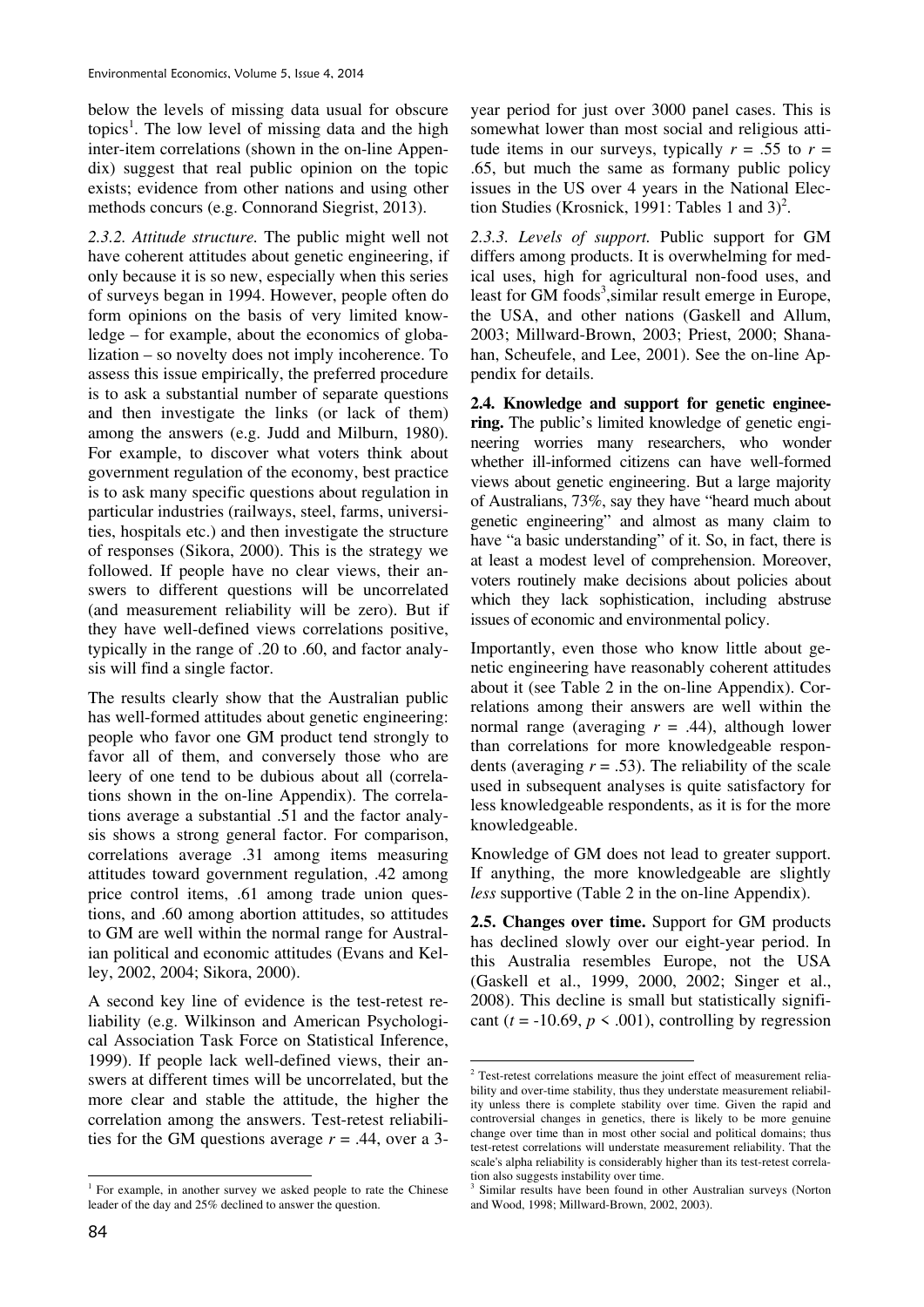for everything else in our model. Concretely, the decline comes to about 7 points (out of 100) per decade. Even at its lowest point, at the end of our period, the vast majority remain in favor, averaging 71 points out of 100. But if the decline were to continue at this rate (a very arguable assumption), then GM products would lose majority support in Australia sometime around 2030.

**2.6. Sources of support and opposition: theoretical orientation.** Why do some people support genetically modified products and others oppose them? I build on previous models (Besley and Shanahan, 2005; Ho, Brossard et al., 2008; Peters, Lang et al., 2007) especially those emphasizing on benefits and costs (e.g. Owen and Louviere, 2005). But I extend prior theory to include novel elements: the scientific worldview, psychological elements, and the possibility of reciprocal causation (see Figure 1).

The conventional view set out in Figure 1 Panel A – widely held in science, economics and by policy analysts – is that people have well-defined goals and preferences, possibly reflecting in part their background and religion. Facts about the world are objective and universal, and can be discovered by science and analysis. People choose their actions in light of their goals and their understanding of the facts about the world, choosing in a way that they hope maximizes their chance of getting what they want (full arrows in the diagram). This is rational and scientific.

Theory A: (Science, rational choice, economics, policy analysis) Facts are objective, universal. Thus the paths not shown are zero. Causal order is from left to right.





But there are also irrational, emotional and psychological possibilities in addition to rational, scientific ones (Figure 1, Panel B). Perceived facts may be malleable, adjustable to be more consistent with

one's own goals, policy preferences, religious and political beliefs (red dash-dot arrows in the diagram). Religion may shape how people perceive the facts about the world; people may see the world as more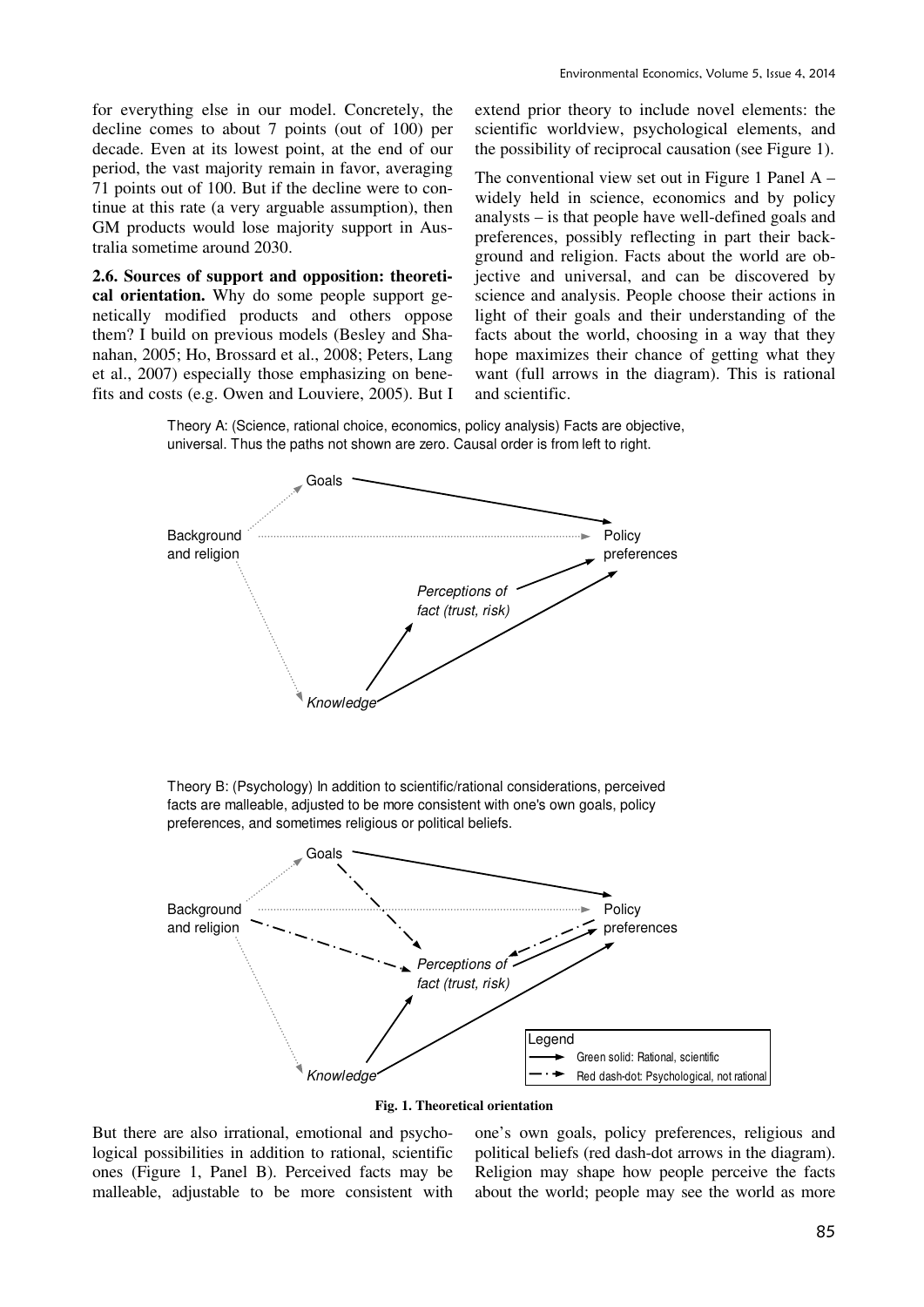compatible with their goals and policy preferences than objectively it is. All these are possibilities.

**2.7. Symptoms of danger.** Any data that show statistically significant correlations between perceptions of fact (risk, trust, and the like) on the one hand and background characteristics (age, sex, religion, politics) or goals (environmental, medical, economic, etc.) on the other hand, are likely to reflect feedback effects (reciprocal causation). Normal estimates from regression (OLS, multi-level models, etc.) are then biased. In particular, they are likely to exaggerate the influence of background and goals, as has long been known (Bollen, 1989). In short, such correlations are usually a sign of danger.

Let us see what the reality is for attitudes toward genetic modification.

# 3. Analysis Part 1: Demographic and religious influences

Our model begins with potential causes that are stable individual characteristics, known to affect many attitudes and values: Age, sex, education, occupation, religion, politics and other background variables. Most are widely used in other studies of public opinion on biotechnology issues (Hossain et al., 2003; Hallman, 2000; Plutzer, Maney and O'Connor, 1998). We take them as fixed, causally

prior to the other variables we consider here. Details are in the on-line Appendix. This assumption about causal order implies the existence of direct and indirect effects; the logic of such effects is set out clearly in many places (Alwin and Hauser, 1975; Bollen, 1989; Kelley, 1973).

For simplicity, we do *not* analyze the causal links among these variables (the subject of large literatures in the Blau-Duncan paradigm, the sociology of religion, and social psychology, among others). Rather we treat them all as background factors potentially shaping goals and knowledge relevant to genetic modification.

Effects are estimated by structural equation (SEM) methods (Bollen, 1989; Joreskog and Sorbom 1993). Details are in the on-line Appendix (www.internatinalsurvey.org).

**3.1. Results: Demographic and religious effects,**  The main demographic and religious influences shaping the Australian public's views of genetic engineering are shown in Figure 2. Conservatively, the model disregards small effects. It shows the total effects of demographic and background variables, regardless of whether they come about directly (rare) or indirectly through shaping people's goals and perceptions of fact (usual).



#### **Fig. 2. Total effects of demographic and religious variables on policy preferences about genetic modification in food and agriculture. Only statistically significant effects (at** *p* < **.01) with standardized effects greater than .05 are shown**

Demographic differences in age and gender have little impact on support for genetic engineering, as in other Australian studies (Owen and Louviere, 2005) but unlike in Switzerland (Siegrist, 2000) and the US (Hossain et al., 2003). The only noticeable effect is that men are a little more likely than women to support genetic engineering. The total effect is .12 in standardized terms (Figure 2); the direct effect other things being equal is only .06 (shown in Figure 3 below) or more concretely, 2 points out of

100. This comes about because men are more often adopt a scientific worldview and, for that reason, a little more likely to support genetic engineering. However, this is offset by their tendency to know more about genetic engineering, and therefore be fractionally *less* supportive of it.

Other things being equal, old and young hardly differ: there is only a very small direct effect. Age does have some small indirect effects (shown later in Figure 3). Older people are more sympathetic to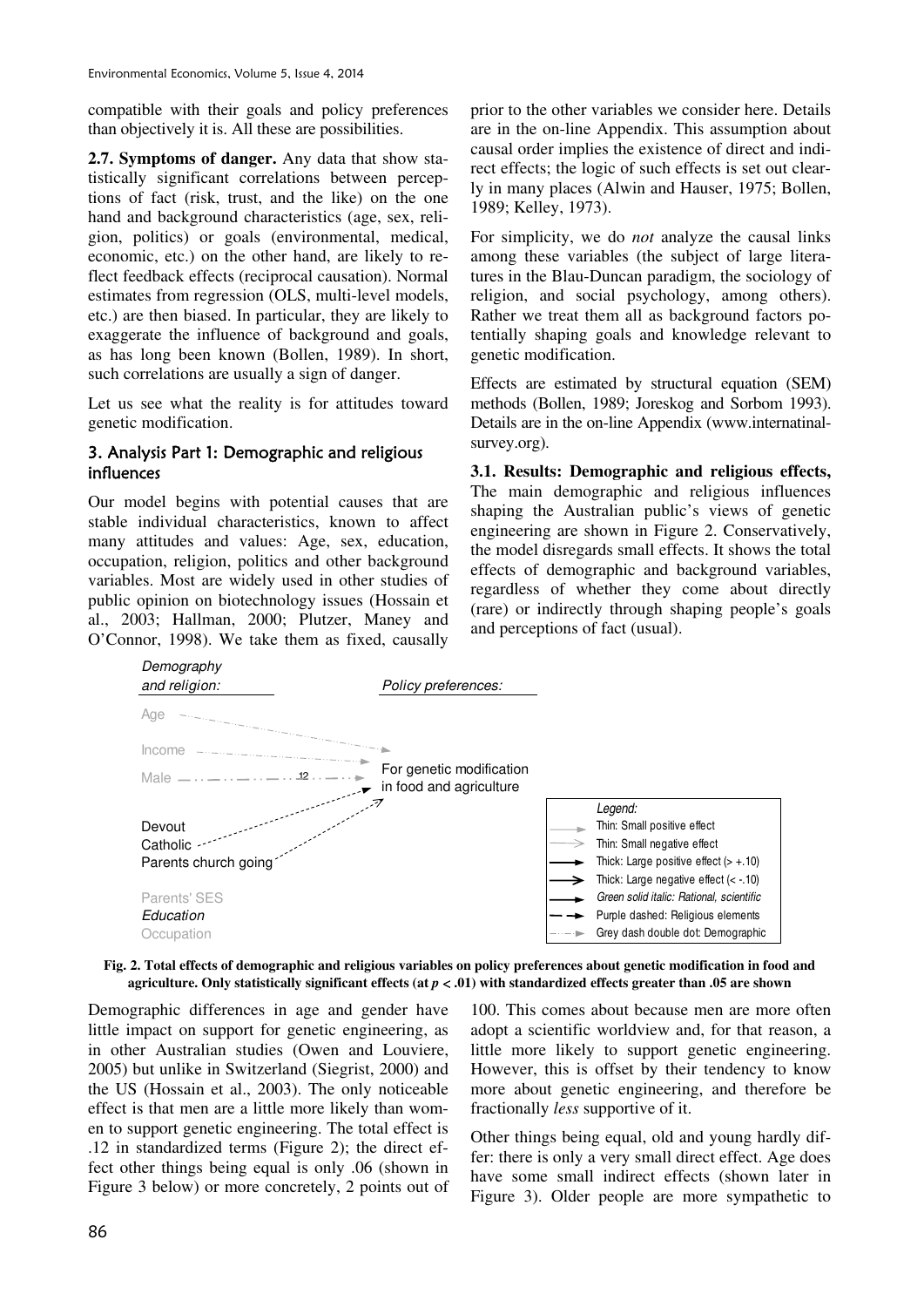agricultural goals, and so for that reason more supportive of genetic engineering. However, they are also less likely to accept the scientific worldview, and for that reason less supportive of genetic engineering. Taken together, these two offsetting effects leave older people just a fraction more supportive of genetic engineering: other things being equal, a 60 year old is likely to be 2 points out of 100 *more* supportive than a 20 year old.

Neither education nor occupation have any substantial effect on attitudes to genetic engineering (Figure 2). Other things being equal, well-educated people have no different views on genetic engineering than the poorly educated: there is no direct effect at all. Similar results have been found in other nations (Priest, 2000; Rundgren, 2011).

Education does, however, have important indirect effects (Figure 3 below). The well-educated are far more knowledgeable about genetic engineering, and for that reason just a little less supportive. But the well-educated are also more likely to accept the scientific worldview, and for that reason are a little *more* supportive of genetic engineering. These two indirect effects almost exactly cancel each other out

High status people are no different than people in low status occupations, either directly or indirectly: they have the same views on genetic engineering, the same goals for scientists, the same knowledge of genetic engineering, and are equally likely to hold the scientific worldview. Apparent differences between them are due to pre-existing educational differences.

**3.2. Analysis Part 2: Goals and knowledge.** *3.3.1. Measurement.* Many theories of decision-making hold that people judge the "means" by the "ends" (consequentialist reasoning): They are less concerned with understanding mechanisms and risks involved in new technologies than with judging whether the technologies help attain valued goals (Gaskell et al., 2004; Hossain et al., 2003). One prominent goal is health and medicine ("New medicines to cure serious diseases like cancer").

Another prominent goal is **food quality and agricultural productivity** ("Tastier, fresher food; Cheaper food; Healthier, more nutritious foods; Crops that would create a new export market for Australian farmers"). Australia, like the USA and Argentina, has a thriving export industry subject to intense world-wide competition. Farmers are only a few percent of the population, but the general public is very sympathetic to their interests (e.g. Evans and Kelley, 2013) and willing to support policies to benefit them, even at some personal cost. Agricultural subsidies are widely supported in the US and Europe on similar altruistic grounds, even though they result in higher prices for most supporters.

Yet another important goal is **protection of the environment** ("How do you feel about... Protecting the environment?").

**Knowledge of genetic engineering** ("Before reading about it in this questionnaire, have you heard much about genetic engineering? Would you say you have a basic understanding of genetic enginee-ring?) is included because many theories of decision-making hold that people only form attitudes after they have acquired relevant information. Many regulators working in science-based regulatory regimes (like the US and Australia), and more practicing scientists, would expect that greater knowledge makes for sympathy toward genetic engineering. But others would posit the opposite effect, and there are more complex possibilities as well (Jallinoja and Aro, 2000).

Central to the **scientific world view** is acceptance of Darwin's theory of evolution – which implies that mankind is not unique but just one of millions of species shaped by natural forces – and acceptance of various aspects of modern astronomy that suggest our world is neither unique nor everlasting, but just one of many similar worlds elsewhere in the universe (Evans and Kelley, 2004). Adherence to the scientific worldview will, we argue, shape attitudes towards genetic engineering. People who reject the scientific worldview might be inclined to see genetic engineering as tampering with divine creation, and hence immoral and possibly dangerous.

*3.2.2. Effects.* Knowledge of genetic engineering. Interestingly, knowledge of genetic engineering has only a small impact on attitudes toward it: those who are more knowledgeable are fractionally *less* likely to approve, all other things equal. The effect is just -.06 in standardized terms (so small it is not even shown in Figure 3). Concretely, someone who is greatly interested in genetic engineering and feel themselves very knowledgeable about it would average 5 points out of 100 *less* supportive than someone with absolutely no interest and absolutely no knowledge. It may be that both effects posited by (opposing) information-base decision theorists are real: increases in knowledge lead some people to be more supportive of genetic engineering, but lead other people to be less supportive, and the two effects almost cancel each other out (Jallinoja and Aro, 2000). Other studies have also found few effects of knowledge, although sometimes tending to increase support for genetic engineering (e.g. Dawson and Schibeci, 2003; Hossain, 2003; Priest, 2000). Knowledge and opinion expressed by the press, judging from US research, do not appear to be influential either (Eyck, 2005).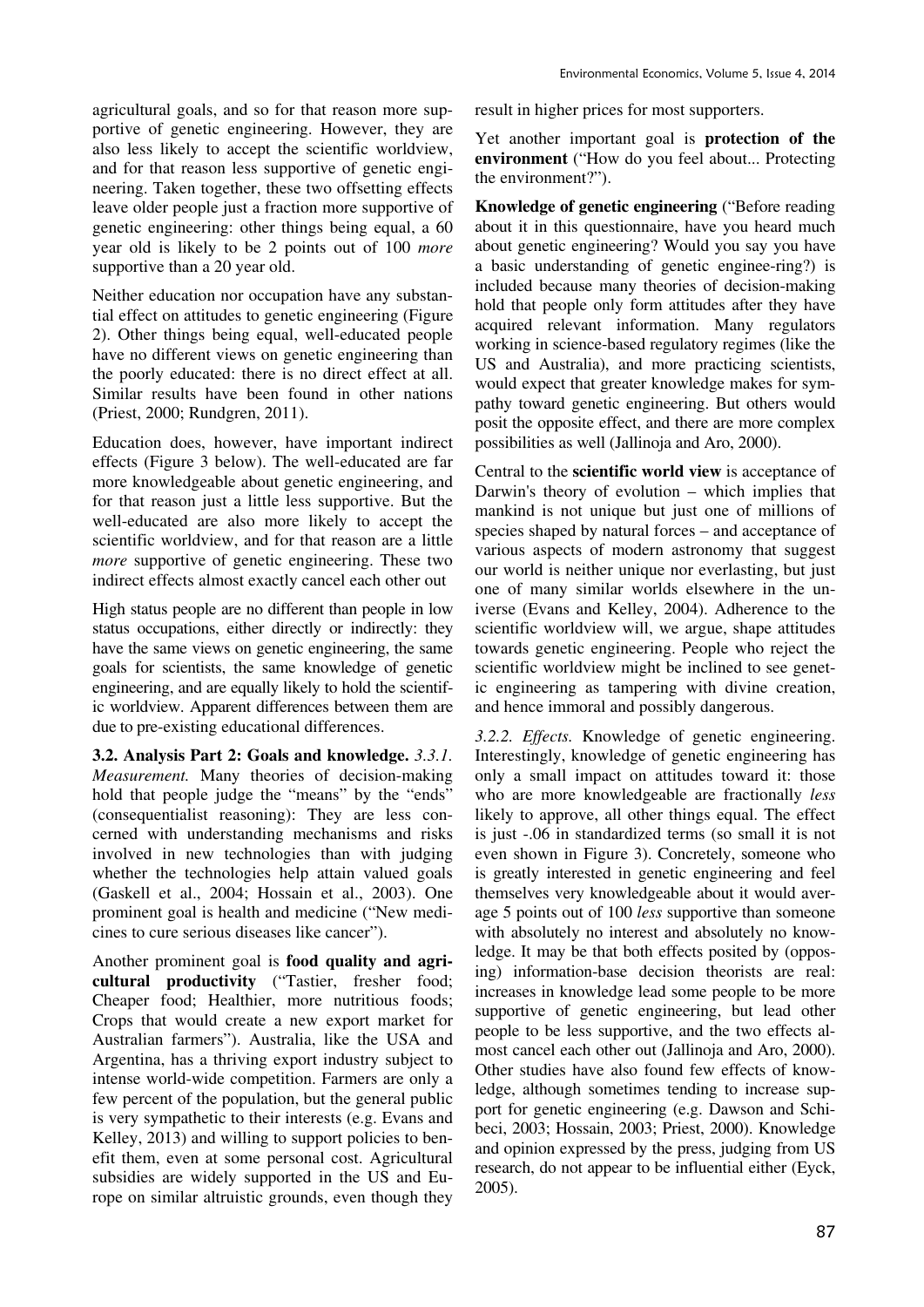

**Fig. 3. Effects of goals and knowledge on policy preferences for genetic modification in food and agriculture**

*3.2.3. Scientific worldview.* Acceptance of a scientific worldview in which mankind is not unique but just one of millions of species evolved over the millennia by natural selection, living in a world like countless others in an unimaginably vast and changing universe, leads people to take a more relaxed attitude to changing species by genetic engineering. If our world is not the culmination of a divine plan, or the unique exemplar of life in an arid universe, changing it to suit our interests seems reasonable. The impact is not large, but neither it is small, a standardized effect of .12. In concrete terms, the difference between someone who whole-heartedly accepts evolution and modern astronomy and one of the (surprisingly large) number of people who unequivocally reject them is, other things being equal, a difference of 11 points out of 100 in support for genetic engineering. So far as I know, this important effect has not previously been documented in the literature.

Religious belief itself has no direct connection to approval of genetic engineering, despite much speculation to the contrary and its demonstrated importance in other areas of biotechnology (Evans and Kelley, 2011). But most people with strong Christian beliefs reject the scientific worldview, which thereby indirectly reduces their support for genetic modification. In concrete terms, the difference between a devout Christian and an uncompromising atheist is 3 points out of 100, other things being equal. The absence of a direct effect of religious belief, net of acceptance/rejection of the scientific worldview, has also been found for attitudes about conventional organ transplants (Evans and Kelley, 2014.)

Surprisingly, Catholics are slightly *more* likely to accept the scientific worldview than are equally devout members of other denominations. As a consequence, they just fractionally are more likely to support genetic engineering, by half a point out of 100, other things being equal.

*3.2.4. Goals.* Much the most important factor is that people who value goals that genetic engineering serves are much more supportive of it (Figure 3). People who warmly endorse **agricultural and food goals** – fresher, cheaper, healthier food, increased earnings and new export markets for farmers – are very favorable towards genetic engineering, other things being equal. This is by far the largest influence we have discovered, with a standardized effect of fully .53. Concretely, someone who was absolutely "delighted" with all these benefits would on average be 38 points out of 100 more supportive of genetic engineering than someone who thought all these goals "terrible". Of course, few people actually think these goals are "terrible". But even if we confine the comparison to those who are merely indifferent to them<sup>1</sup>, the difference is fully 19 points. The great importance of goals has been found in other research using quite different methods (Owen and Louviere, 2005).

People who greatly value **health goals** for science – specifically, new medicines to cure serious diseases like cancer – are also more favorable towards gene-

 1 That is those who give them neutral scores half way between "delighted" and "terrible".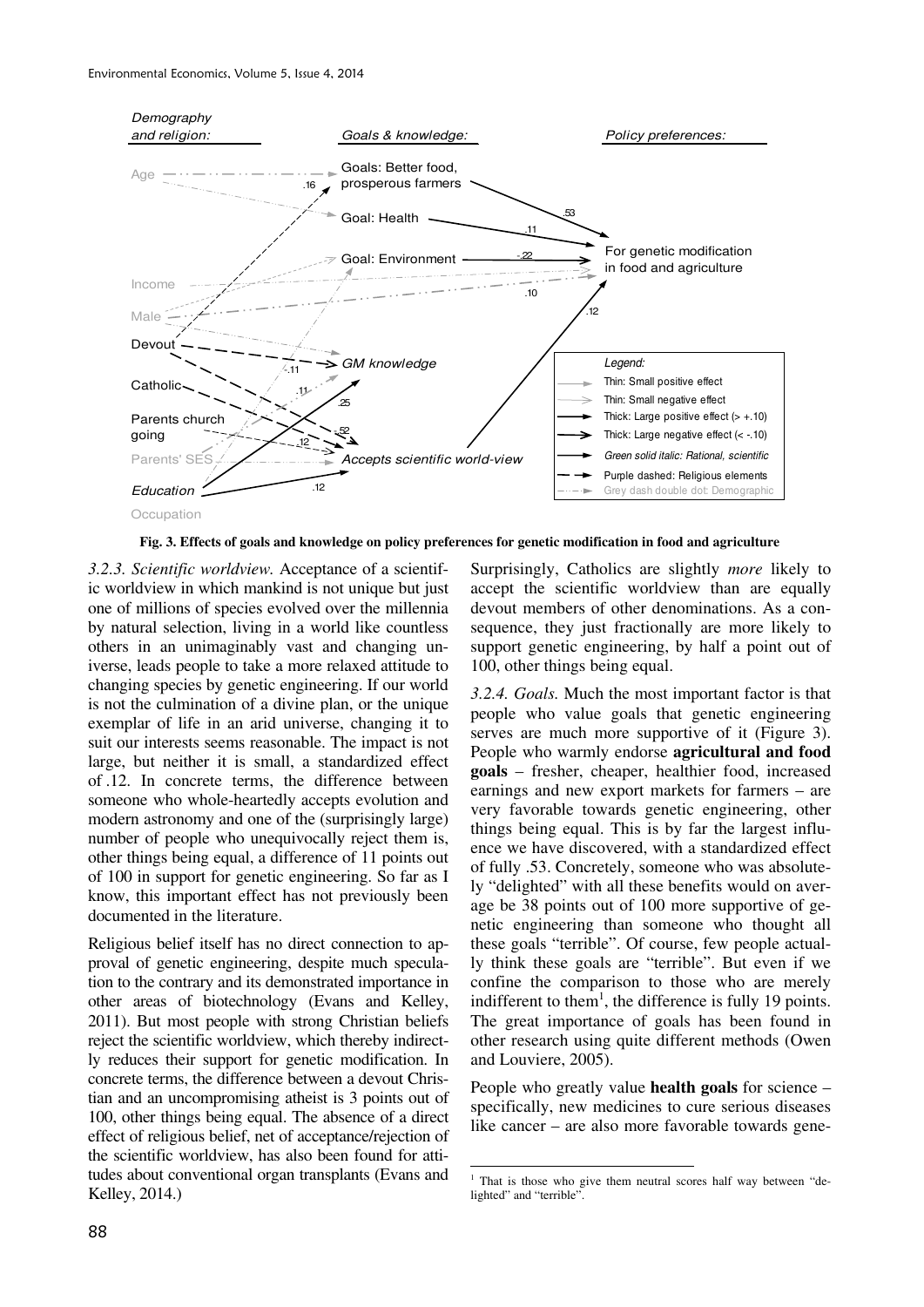tic engineering. This is the second largest effect that we have found, with a standardized effect of .18. Concretely, someone who was absolutely "delighted" with the prospect of new medicines would on average be 17 points out of 100 more supportive of genetic engineering than someone who was indifferent to them<sup>1</sup>.

Of course, medical progress is highly popular in Australia, 95 points out of 100, as it is in Europe and the USA<sup>2</sup>. Support for improvements in food quality and for financial benefits to farmers is also widespread in Australia – over 80 points out of 100. The widespread support for agricultural subsidies in Europe and the USA suggests such views are widespread there as well; certainly, genetically engineered improvements in agricultural production are widely supported in many nations (Gaskell et al., 1999; Hoban and Kendall, 1992; Lemkow 1993; Optima 1994; U.S. Congress, 1987).

*3.2.5. In all.* The strong support for agricultural and medical progress is probably the reason that most Australians support genetic engineering rather than being indifferent to it<sup>3</sup>:

- Imagine, hypothetically, a world where nothing has changed except that Australians are indifferent to agricultural and medical goals, rating them a neutral 50 points out of 100. In such a world, our model implies that the level of support for genetic engineering would be just 48 points out of 100, just on the negative side of "mixed feelings". Thus a majority of Australians would be indifferent to genetic engineering, or opposed to it, in this hypothetical world.
- Similarly, in a world where nothing has changed except that support for the scientific worldview completely disappeared, public support for genetic engineering would remain high, 69 points out of 100.
- Nor does knowledge of genetic engineering make much difference to the big picture. In a hypothetical world where nothing has changed except that the public knows nothing at all of the science underlying genetic engineering, support would still be high, 79 points. And alternatively, if everyone thought themselves fully informed about the

<u>.</u>

science, support would be only a little lower according to our model, 74 points.

Thus the most important source of Australian opinion about genetic engineering is not to be found in the scientific worldview, although the scientifically inclined are more supportive; nor it is to be found in knowledge of the science, although that matters too; nor it is to be found in religion, demography or class. Rather it is to be found in the goals to be pursued: medical progress, better food and prosperity for farmers.

This is substantial support for goal-oriented "consequentialist" model of moral reasoning (green solid italic arrows in Figure 3), a model of moral reasoning widely held by scientists, economists, and policy analysts. It is also something we suspect is generally important in evaluating technology and other intrinsically neutral processes with morally important outcomes.

**3.3. Analysis Part 3: Perceptions of fact, rational choice, and emotions.** *3.3.1. Measurement.* Costbenefit calculations try to balance potential gains with the potential risks ("That medical genetic engineering could accidentally create a new disease? That genetically engineered plants might get out of hand and spread on their own? That genetically engineered food plants might be a long run danger to human health?") Such risks form the focus of much regulatory consideration (Falck-Zepeda and Zambrano, 2011), but are difficult to measure reliably (Pidgeon, Kasperson and Slovic, 2003).

**Trust** ("In deciding if it is safe enough for you and your family, who would you believe...The Commonwealth government committee set up to regulate genetic engineering? A committee of university scientists? A committee of medical doctors. CSIRO – the Commonwealth Scientific and Industrial Research Organization?") is also likely to be important, both directly (Brewer and Ley, 2013) and indirectly through its major influence on perceptions of risk (Poortinga and Pidgeon, 2004)<sup>4</sup>. Trust is a key mechanism through which authoritative moral reasoning works: Those who hold scientists trustworthy are likely to endorse the policies they perceive the scientists as endorsing, in this case agricultural genetic modification.

*3.2.2. Estimates.* **Trust** in scientist's veracity about GM is important influence on acceptance of GM policy, about three-quarters as important as accept-

<sup>&</sup>lt;sup>1</sup> In concrete terms, support for medical goals is almost as important as support for agricultural goals, but in standardized terms it is just half as important. The smaller standardized effect is because there is less variation in support for medical goals, which are almost universally endorsed, than in support for agricultural goals, about which a significant minority have reservations.

<sup>&</sup>lt;sup>2</sup> This popularity is probably the key cause of the enormous biomedical research budgets in the developed world.<br><sup>3</sup> These gelaulations are based on the pr

These calculations are based on the preferred model, specifically the metric structural equation results in the last two columns of Table 3. It assumes that everything remains as before, except for the changes explicitly mentioned.

 4 Perceptions of risk and trust are little correlated with evaluation of goals or other variables in the present model and their effects are additive. Thus including them, although it increases the variance explained, leaves other effects virtually unchanged.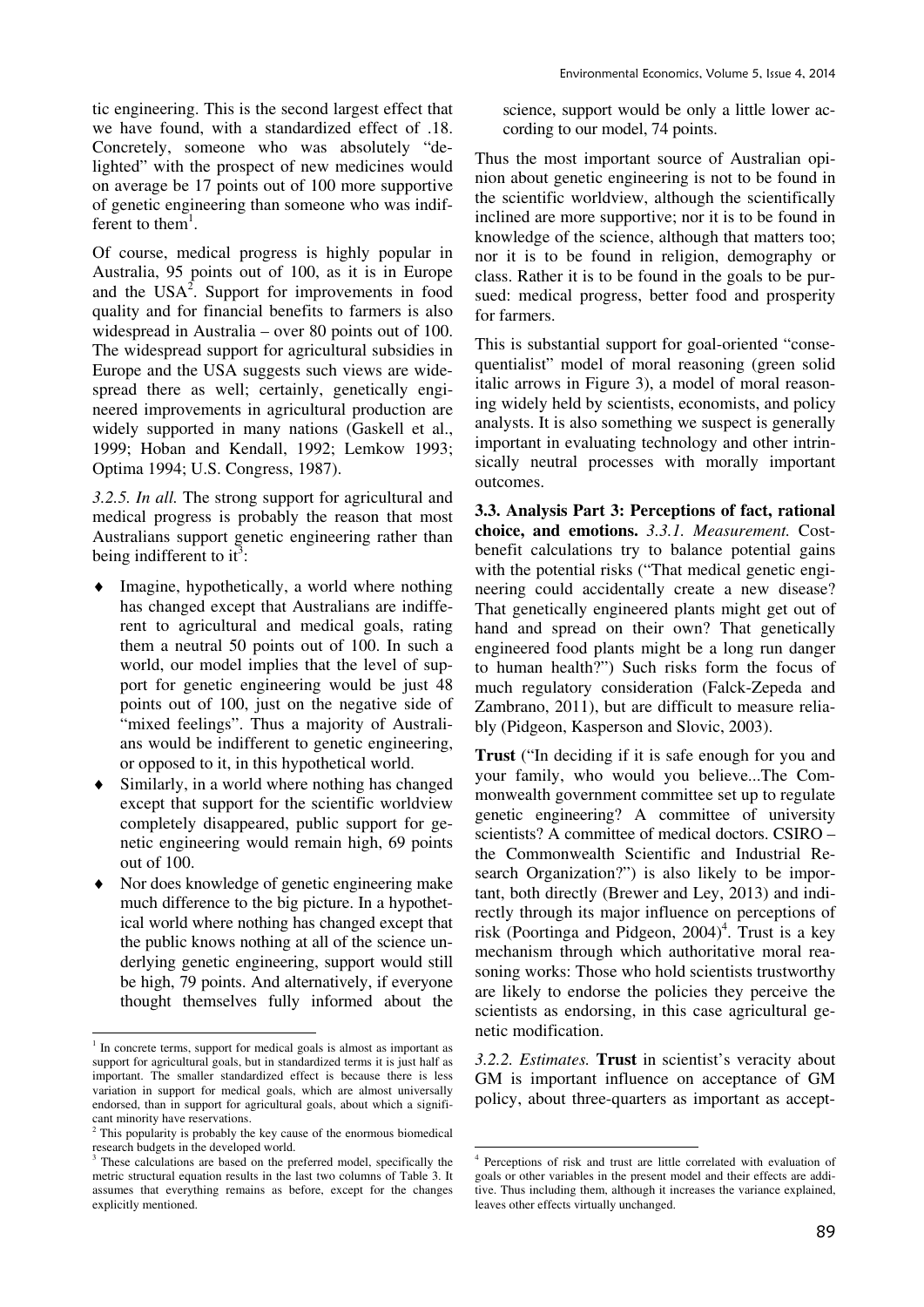ing food and agricultural goals (Figure 4). So it is a big story, if this result is to be believed.

**Risk** raises complex and important issues. Fear of risks from GM agriculture is an equally important

influence on acceptance of GM policy, again about three-quarters as important as accepting the food and agricultural goals.



**Fig. 4. Effects of perception of fact (concerning how trustworthy scientists are about GM and how risky GM food is) on policy preferences for genetically modified food and agriculture. Simple recursive model without reciprocal causation. For simplicity, effects of demographic and religious variables, which are few and small, are not shown** 

Trust and fear are *not* closely correlated – nor should they be, as both are perceptions of fact, at least on the face of things, and so should be uncorrelated.

Since they are facts, they might reasonably be more accepted by educated folk, or by those knowledgeable about GM, or by those who already accept the scientific worldview. But not much in fact: there is only a little link from the scientific worldview.

**Emotional/psychological (as opposed to logical/rational)** influences also exist (links in red). Since the trustworthiness of scientists and the risks of genetic modification are facts, they should *not* be influenced by wishful thinking – just because you favor better food and more prosperity for farmers is no *logical or rational* reason to think scientists are truthful when they say genetic engineering is safe (alignment would be comfortable, but agreeing with your predispositions does not make, nor break, a scientific truth). Similarly, wanting better food and richer farmers is no logical/rational reason for assessing the risks of genetic modification to be small.

Similarly, accepting *environmental goals* is no good scientific/logical/rational reason for finding scientists untruthful about GM, or for finding that GM is risky. All that fits your prejudices, but disagreeing

with your prejudices is no logical/rational evidence of lying.

Nonetheless all this *does* happen, and to a substantial degree (red dash-dot arrows in Figure 4): people seem to let their preferences and desires shape their perception of facts. They see the world as consistent with their hopes (for food and farmers) and with their fears (for the environment). Those who hope for better food and richer farmers see the world through rosy glasses, while those who fear for the environment see gloom and doom.

Thus, there are substantial elements of emotion, of wishful thinking, of irrational hopes and fears involved in assessing how much scientists are to be trusted to say the truth, and in assessing risks of genetic engineering (links in red dash-dot). This is the psychological force of cognitive balance/alignment, not rationality.

# 4. Analysis Part 4: Reciprocal effects

Since there seem to be substantial elements of wishful thinking, of irrational hopes and fears shaping people's view of the world, there is a further possibility: that peoples' views about genetic modification shape their perceptions of fact – that wishful thinking leads sup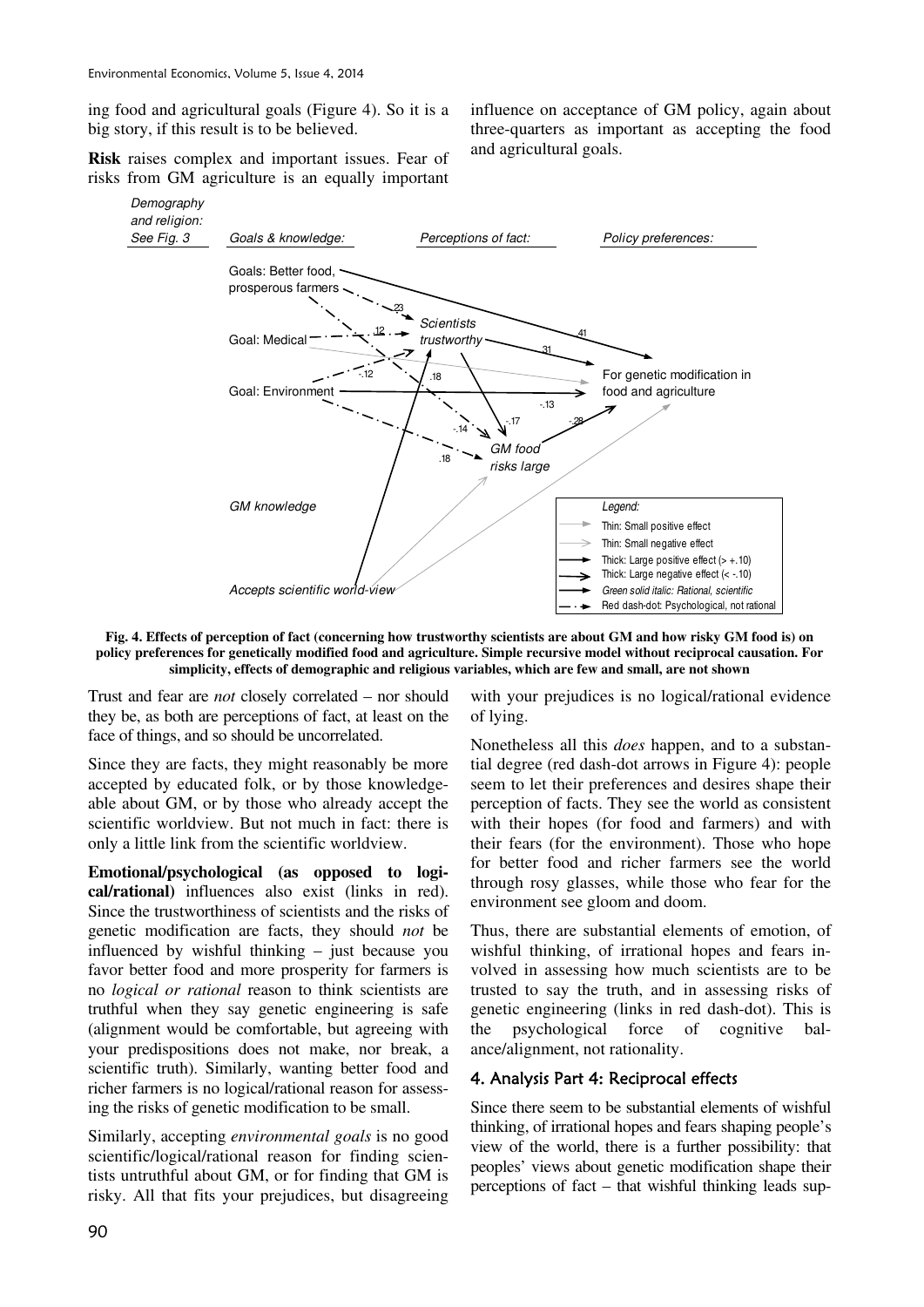porters of GM to imagine scientists to be trustworthy when they say (as they mostly do) that GM is safe, and to think that the risks of GM are few. Conversely, that opponents of GM therefore make the world fit their gloomy predispositions by seeing scientists as untrustworthy and risks as large.

If this is so, then there is an emotional/psychological

(as opposed to logical/rational) connection from policy preferences shaping perceptions of trust in scientists (red dash-dot path C in Figure 5), as well as the logical/rational effect the other way, where trust in scientists assurances of safety leads to support for genetically modified food and crops (green solid italic path B). In short, reciprocal effects.



**Fig. 5. Effects of perceptions of fact (concerning how trustworthy scientists are about GM and how risky GM food is) on policy preferences for genetically modified food and agriculture. Model with reciprocal causation (paths C and F). For simplicity, effects of demographic and religious variables, which are few and small, are not shown here (they are in Table 3)**

Moreover, the same logic implies that there is an emotional/psychological (as opposed to logical/rational) connection from policy preferences which shapes perceptions of risk (red dash-dot path F in Figure 5), as well as the logical/rational effect the other way (green solid italic path E). So more reciprocal effects.

Estimating reciprocal effects persuasively is famously problematic since the logic must be defended only theoretically – there is rarely any empirical evidence that would rule out other assumptions (Bollen, 1989). Here I argue that we do, theoretically, have some reasonable leverage. (1) We know that accepting the goals of better food and prosperous farmers leads people to trust scientists' (generally favorable) pronouncements about GM, and assume that this is on psychological as opposed to logical/rational grounds (red path *C*\* in Figure 4).

So it seems likely that the corresponding psychological effect leading those who favor GM also to trust scientists should be about the same size (red dashdot path *C*). So we assume that  $C = C^*$  (i.e. that the metric effects are the same size). That is sufficient to identify the reciprocal path (green solid italic path B). (2) Analogously, we know that people who accept goals of better food and prosperous farmers are less fearful of the risks GM food brings, presumably on psychological as opposed to logical/rational grounds (red dash-dot path *F*\* in Figure 5). It thus seems likely that the psychological tendency for those who accept the policy of genetic modification will also tend on psychological grounds equally to be less fearful of the risks (red dash-dot path *F*). So we assume that  $F = F^*$ . This is sufficient to identify the reciprocal effect (green solid italic path *E*).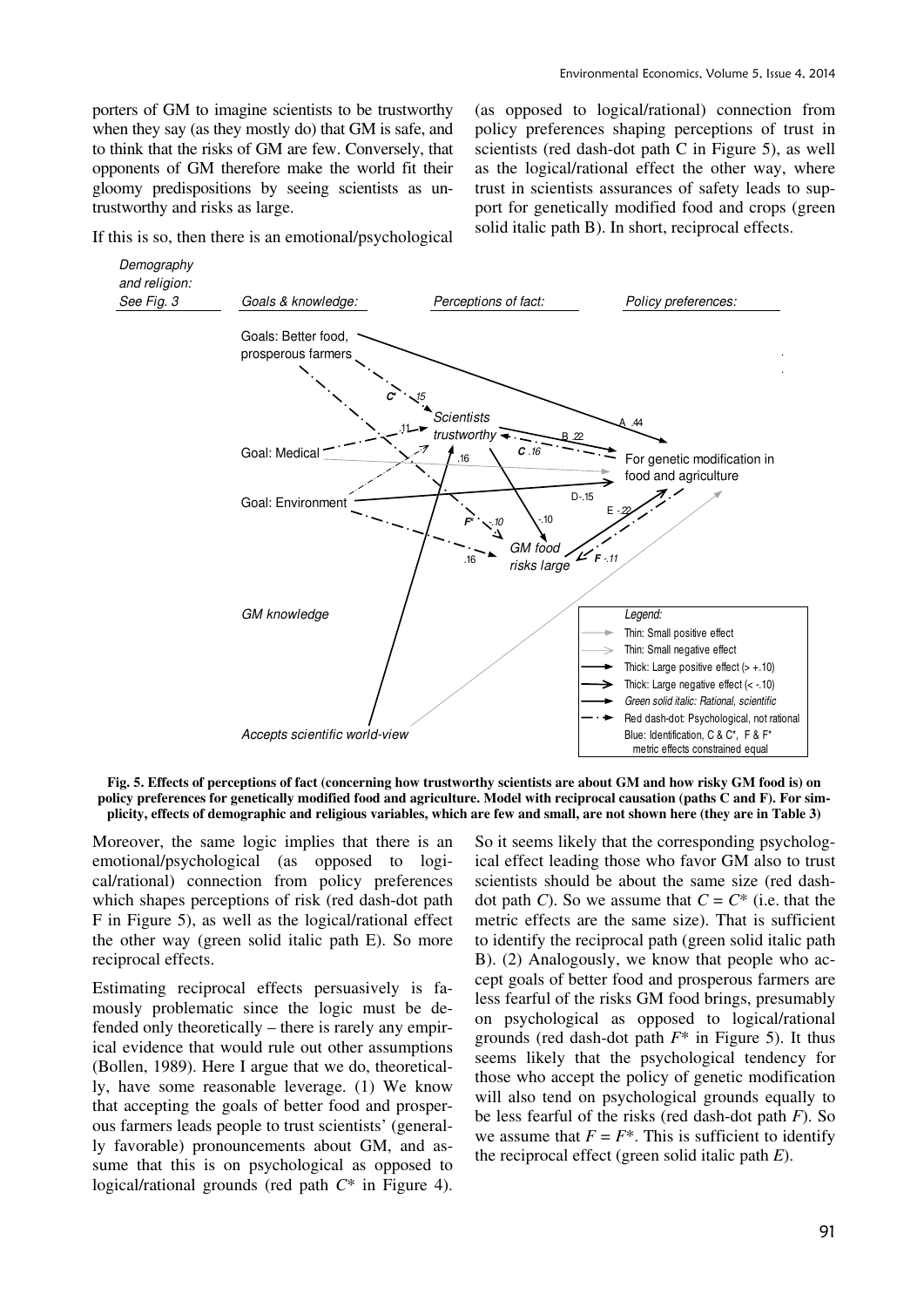All this is problematic but, we suggest, not wholly implausible. Certainly it is more plausible than the assumption (maintained in Figure 4) that there are substantial psychological effects from goals to trust, but not from policy preferences to trust, and that there are psychological effects from goals to fear, but not from policy preferences to fear. We suspect that the estimates in Figure 5 with reciprocal causation, while admittedly problematic, are closer to the truth than the estimates of Figure 4, a conventional recursive model without any reciprocal effects.

These results, if accepted, have important implications. First, they imply that a conventional estimate of trust's effect on acceptance of GM policies (green solid italic path B) *overstates* trust's importance substantially, by around 30% (compare its effects in Figures 4 and 5).

Second and analogously, a conventional estimate of fear's effect on policy preferences (green solid italic path E) overstates its effects as well, by about 20% (again compare Figures 4 and 5). In both cases the observed correlation reflects substantial emotional/psychological adjustments as well as conventional rational/logical influences.

Third, after allowance is made for reciprocal effects, the effect of acceptance of food and agricultural goals on acceptance of the GM policy – the means to fulfill the goals (green solid italic path A) – is even *more* dominant. Its magnitude, fully .44 in standardized terms, is huge in absolute terms and in comparison with other influences: more than twice as large as trust's effect (path A versus path B) and more than twice as large as risk's effects (path A versus path F).

Fourth, much of the debate about trust in scientists and about the risks of GM is not based on logical/rational considerations (green solid italic paths in Figure 5) but reflects psychological processes of people adjusting their perceptions of fact to suit their goals and policy predispositions (red dash-dot paths). In short, emotion and psychology rather than science.

# Conclusion

The Australian public, like the American, is broadly supportive of a wide range of genetic engineering projects. The average Australian rates the average genetic engineering project as a "good idea". In general, views about genetic engineering in Australia are broadly similar to those in the USA, Canada and some of the more favorable European Union nations.

Importantly, the level of support depends crucially on the goals served. Of the genetic engineering products we asked about in the survey, the most popular are a treatment for blood cancer, a drug that lowers blood pressure, and cotton that resists insect pests. More than 90% of Australians favor these. Then comes healthier cooking oil, genetically modified viruses to protect farm crops by attacking insect pests, viruses to control imported animal pests, and lean pork. Support is lowest for the genetically engineered tomato but even here a clear majority is in favor.

People who favor genetic engineering tend to be those who favor the goals, especially agricultural benefits, and those who have a scientific worldview. Conversely, against genetic modification – the minority – tend to be those who are less keen on agricultural goals than most Australians, less keen on new medicines, and who reject Darwin's theory of evolution and modern astronomy.

These Australian results have implications for public opinion in other Western nations:

- Like people everywhere, Australians are very strongly in favor of scientific research in medicine. For that reason, they tend to support genetic engineering in medical domains, and that is likely to be true for people in other Western nations as well. Genetically engineered medicines are therefore likely to come increasingly into favor in the future.
- ♦ Australians are also very strongly in favor of many agricultural goals, particularly crops that would create an export market and ones that provide healthier food, but also ones that would increase farmers' incomes, provide cheaper food, or provide tastier food. These are again views that are likely to be mirrored in other countries, particularly food-exporting ones like the USA, although probably less so in the European Union with its huge food surplus. This will lead to steady pressure for the introduction of genetically modified farm products.
- A majority of Australians accept what we have called the 'scientific worldview' – Darwin's theory of evolution and modern astronomy (the 'big bang' and the like), although many others, especially devout Christians, reject it. Acceptance of the scientific worldview is an important source of support for genetic engineering. This source of support is likely to salient in irreligious nations (including Scandinavia and much of Northern Europe) but lead to opposition in more religious ones. But it will also create a potentially troublesome gap between opinion among the scientific elite – which overwhelmingly accepts evolution and scientific astronomy – and more religious politicians and the general public.

How these attitudes will evolve in future years is unclear. The scientific worldview might become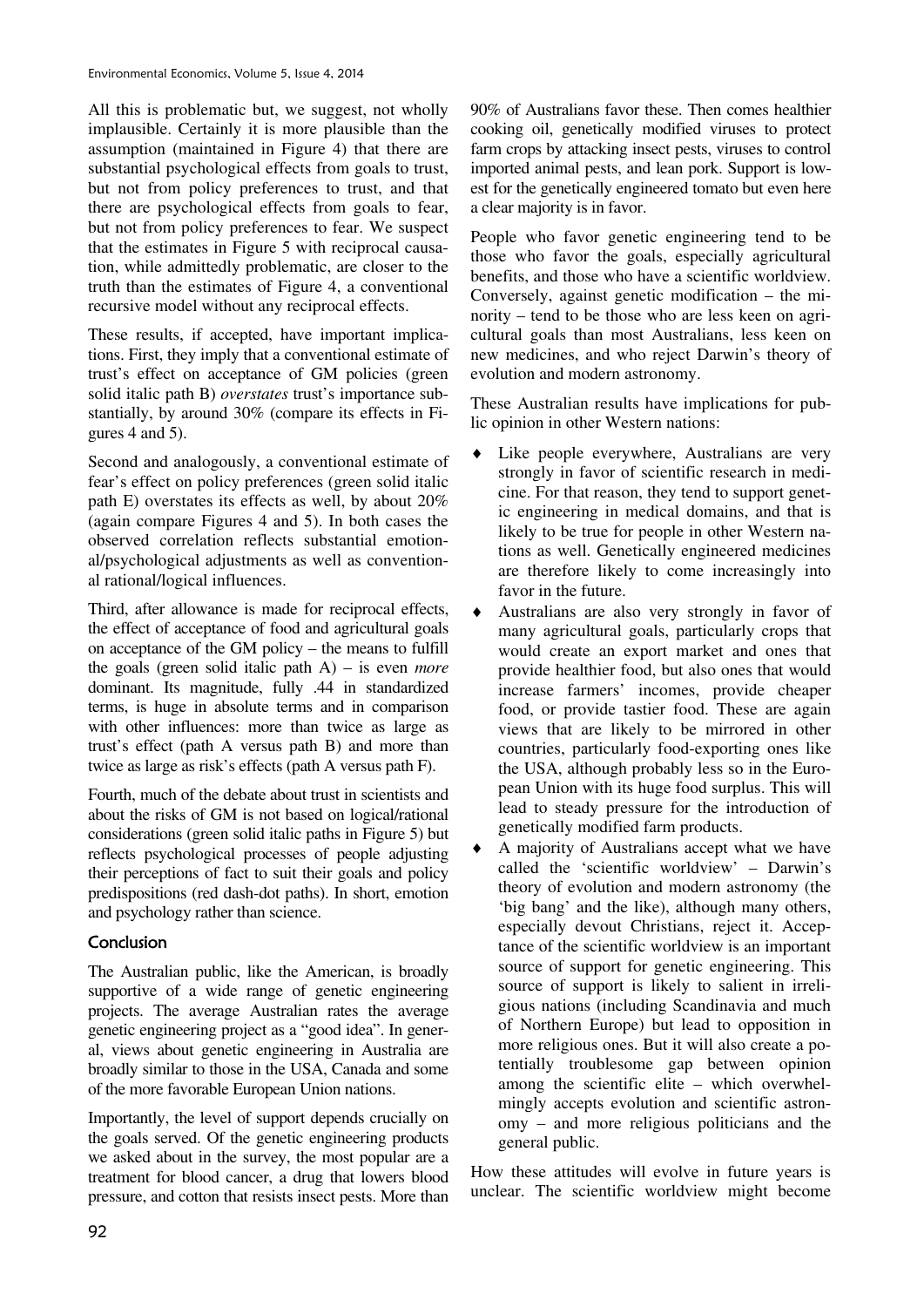more widespread (which would increase support for genetic engineering) or fade (which would lead to decreased support for genetic engineering), but it has been stable over recent decades, so major changes seem unlikely.

The most important sources of support for genetic engineering are support for its instrumental goals: medical progress, healthy food and prosperous farmers. Support for medical research is very high and, with a prosperous but ageing population, likely to remain so. Diet is notoriously subject to fad, and so hard to predict. Farm prosperity is a surprisingly highly valued goal in Australia – as in some European nations and the USA – and that holds even among urban populations who pay heavily for their sympathy through farm subsides and higher food pries. But it is perhaps the most likely source of change. The huge subsidies given to the developed world's farmers and the high prices due to those and to other farm protection measures may eventually erode public sympathy for farmers. If so, there is likely to be an unexpected consequence: a sharp decline in public support for genetic engineering.

**Symptoms of danger in the structure of public opinion**. Many analyses of public opinion about genetic engineering emphasize the importance of trust and evaluations of risk. So do many analyses of other public policy issues. Simplistic analyses usually suggest that both are important. But our results strongly suggest their apparent importance is exaggerated: much of the debate about trust in scientists and about the risks of GM is not based on logical or rational considerations. Instead it also reflects emotional and psychological processes of people adjustting their perceptions of fact to suit their goals and policy predispositions (the dangerous red arrows in our theory diagrams). In short, emotion rather than science.That is a risk best avoided.

*Supplementary materials on-line at: www.international-survey.org.* 

#### References

- 1. Alwin, Duane F. and Robert M. Hauser (1975). The Decomposition of Effects in Path Analysis, *American Sociological Review*, 40, pp. 37-47.
- 2. Australian Science and Technology Council (1993). *Gene Technology: Issues for Australia* (Occasional Paper No. 27), AGPS.
- 3. Bean, Clive S. (1991). Comparison of National Social Science Survey with the 1986 Census, *NSSS Report* (ISSN 1031-4067) 2, pp. 12-19. Available at: www.international-survey.org.
- 4. Bellah, Robert N. (1974). New Religious Consciousness and the Crisis in Modernity, in Charles Y. Glock and Robert N. Bellah (eds.) *The New Religious Consciousness*, Berkeley, University of California Press, pp. 333-352.
- 5. Besley, John C. and James Shanahan (2005). Media Attention and Exposure in Relation to Support for Agricultural Biotechnology, *Science Communication*, Vol. 26, No. 4, pp. 347-367.
- 6. Bollen, Kenneth A. (1989). *Structural Equations with Latent Variables*. New York: Wiley.
- 7. Brewer, Paul R. and Barbara L. Ley (YEAR). Whose Science Do You Believe? Explaining Trust in Sources of Scientific Information About the Environment, *Science Communication*, 35 (1), pp. 115-137.
- 8. Connor, Melanie and Michael Siegrist (2013). Sorting biotechnology applications: Results of multidimensional scaling (MDS) and cluster analysis, *Public Understanding of Science*, Vol. 22, No. 2, pp. 128-136.
- 9. Davison, A., Barns, I. and Schibeci, R.A. (1997). Problematic Publics: A Critical Review of Surveys of Public Attitudes to Biotechnology, *Science, Technology & Human Values*, 22, pp. 317-348.
- 10. Dillman, Don A. (1993). The Design and Administration of Mail Surveys, *Annual Review of Sociology*, 17, pp. 225-49.
- 11. Eyck, Toby A. Ten (2005). The Media and Public Opinion on Genetics and Biotechnology: Mirrors, Windows, or Walls? *Public Understanding of Science*, 14, pp. 305-316.
- 12. Evans, M.D.R. and Jonathan Kelley (2002). *Australian Economy and Society 2001: Education, Work and Welfare*, Sydney: Federation Press.
- 13. Evans, M.D.R. and Jonathan Kelley (2004). *Australian Economy and Society 2002: Religion, Morality and Public Policy in International Perspective 1984-2002*. Sydney: Federation Press.
- 14. Evans, M.D.R. and Jonathan Kelley (2011). US Attitudes Toward Human Embryonic Stem Cell Research, *Nature Biotechnology*, 29 (6), pp. 484-488.
- 15. Evans, M.D.R. and Jonathan Kelley (2013). Ranching and public land use: American public opinion, *Environmental Economics*, 4 (2), pp. 62-69.
- 16. Evans, M.D.R. and Jonathan Kelley (2014). Attitudes to Organ Transplants Are Mainly Influenced by Scientific Worldviews, *Progress in Transplantation*, 24, pp. 178-188.
- 17. Falck-Zepeda, Jose Benjamin and Patricia Zambrano (2011). Socio-economic Considerations in Biosafety and Biotechnology Decision Making, *Review of Policy Research*, 28 (2), pp. 171-195.
- 18. Fan, Xitao (2003). Two Approaches for Correcting Correlation Attenuation Caused by Measurement Error: Implications for Research Practice, *Educational and Psychological Measurement*, 63 (6), pp. 915-930.
- 19. Ferretti, Maria Paola and Matteo Lener (2008). Lay Public or Experts? e-Participation in Authorization for GMO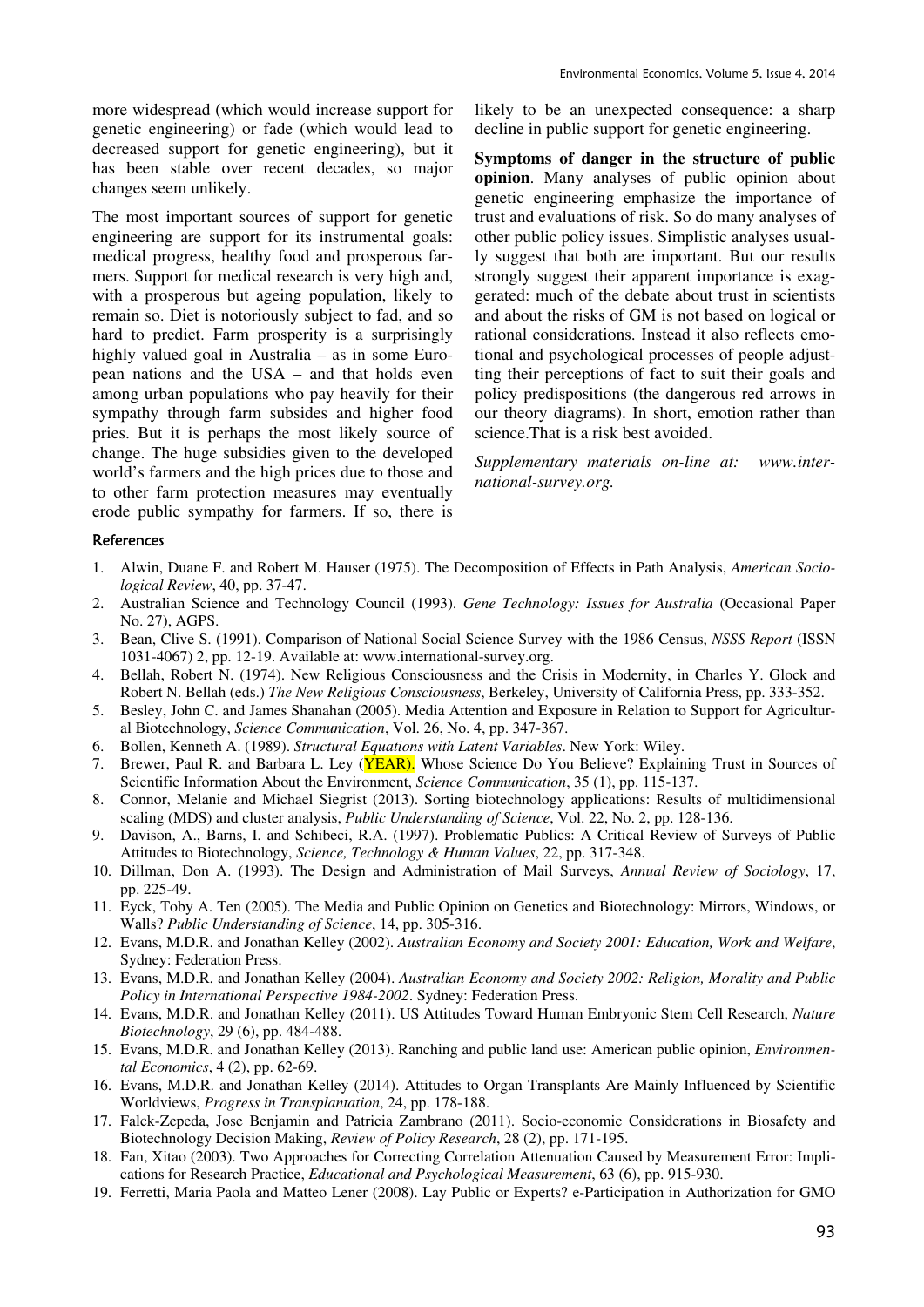Products in the European Union, *Review of Policy Research*, 25 (6), pp. 507-525.

- 20. Frewer, Lynn J., Chaya Howard and Richard Shepherd (1997). Public Concerns in the United Kingdom About General and Specific Applications of Genetic Engineering: Risk, Benefit, and Ethics, *Science, Technology & Human Values*, 22, pp. 98-124.
- 21. Frewer, Lynn J., Ivo A. van der Lans, Arnout R.H. Fischer, Machiel J. Reinders, Davide Menozzi, Xiaoyong Zhangc, Isabelle van den Berg, Karin L. Zimmermann (2013). Public perceptions of agri-food applications of genetic modification: A systematic review and meta-analysis, *Trends in Food Science & Technology*, 30 (2), pp. 142-152.
- 22. Gaskell, George, Martin Bauer, John Durant, Nicholas C. Allum (1999). Worlds Apart? The Reception of Genetically Modified Foods in Europe and the U.S, *Science*, 285, (July 16, 1999), pp. 384-387.
- 23. Gaskell, George, Nick Allum et al. (2000). Biotechnology and the European Public, *Nature Biotechnology*, 18, pp. 935-938.
- 24. Gaskell, G. and Nick Allum et al. (2002). Climate Change for Biotechnology? UK Public Opinion 1991-2002, *AgBioForum*, 6 (1&2), pp. 55-67.
- 25. Ho, S., D. Brossard et al. (2008). Effects of Value Predispositions, Mass Media Use, and Knowledge on Public Attitudes Toward Embryonic Stem Cell Research, *International Journal of Public Opinion Research*, 20 (2), pp. 171-192.
- 26. Hoban, T.J. and P.A. Kendall (1992). *Consumer Attitudes about the use of Biotechnology in Agriculture and Food Production*, Report for the U.S. Department of Agriculture – Extension Service.
- 27. Hossain, F., Onyango, B., Schilling, B., Hallman, W. and Adelaja, A. (2003). Product attributes, consumer benefits and public approval of genetically modified foods, *International Journal of Consumer Studies*, 27, pp. 353-365.
- 28. Jallinoja, P. and A.R. Aro (2000). Does knowledge make a difference? The association between knowledge about genes and attitudes toward gene tests, *Journal of Health Communication*, 5 (1), pp. 29-39.
- 29. Joreskog, Karl G. and Dag Sorbom (1993). *LISREL 8 User's Reference Guide*. Chicago: Scientific Software, Inc.
- 30. Judd, C.M. and M.A. Milburn (1980). The Structure of Attitude Systems in the General Public: Comparisons of a Structural Equation Model, *American Sociological Review*, 45, pp. 627-643.
- 31. Kelley, Jonathan (1973). Causal Chain Models for the Socioeconomic Career, *American Sociological Review*, 38, pp. 481-493.
- 32. Kelley, Jonathan (1995). *Public Perceptions of Genetic Engineering: Australia, 1994*. Canberra: Biotechnology Section, Australian Department of Industry, Science and Technology, Commonwealth of Australia.
- 33. Kelley, Jonathan (2003). Ideology and Fear of Genetic Engineering: Public Opinion in Australia, 1993-2002, *Australian Social Monitor*, 6 (3), pp. 54-62.
- 34. Kelley, Jonathan and M.D.R. Evans (1995). Class and Class Conflict in Six Western Nations, *American Sociological Review*, (April), pp. 157-178.
- 35. Kelley, Jonathan and M.D.R. Evans (1999). Australian and international survey data for multivariate analysis: The IsssA, *Australian Economic Review*, 32, pp. 298-303.
- 36. Krosnick, Jon A. (1991). The Stability of Political Preferences: Comparisons of Symbolic and Nonsymbolic Attitudes, *American Journal of Political Science*, 35(3), pp. 547-576.
- 37. Lemkow, Louis (1993). *Public Attitudes to Genetic Engineering: Some European Perspectives*. Luxembourg: Office of Official Publications of the European Communities.
- 38. Millward-Brown (2001). *Biotechnology Public Awareness Survey: Final Report to Biotechnology Australia*. See www.biotechnology.gov.au.
- 39. Millward-Brown (2003). *Biotechnology Public Awareness Survey: Final Report to Biotechnology Australia*. See www.biotechnology.gov.au.
- 40. Norton, J. Lawrence and G. Wood (1998). The Australian Public's Perception of Genetically Modified Foods, *Australasian Biotechnology*, 8 (3), pp. 172-181 and 8 (4), pp. 241-242.
- 41. Owen, Kate and Jordan Louviere (2005). Impact of Genetic Engineering on Consumer Demand: Final Report for the Rural Industries Research and Development Corporation, Rural Industries Research and Development Corporation, Commonwealth of Australia, Canberra, Australia.
- 42. Optima Consultants (1994)*. Understanding the Consumer Interest in the New Biotechnology Industry*, Ottawa: Distribution Services, Communications Branch, Industry Canada.
- 43. Peters, H.P., J.T. Lang et al. (2007). Culture and Technological Innovation: Impact of Institutional Trust and Appreciation of Nature on Attitudes Towards Food Biotechnology in the USA and Germany, *International Journal of Public Opinion Research*, 19 (2), pp. 191-220.
- 44. Pidgeon, Nick F., Roger E. Kasperson and Paul Slovic (Eds.) (2003). The social amplification of risk. Cambridge: Cambridge University Press.
- 45. Pidgeon, Nick F., Wouter Poortinga, Gene Rowe, Tom Horlick-Jones, John Walls and Tim O'Riordan (2005). Using Surveys in Public Participation Processes for Risk Decision Making: The Case of the 2003 British GM Nation? Public Debate, *Risk Analysis*, 25, pp. 467-479.
- 46. Pin, Renske R. and Jan M. Gutteling (2009). The Development of Public Perception Research in the Genomics Field: An Empirical Analysis of the Literature in the Field, *Science Communication*, 31, pp. 57-83.
- 47. Poortinga, W. and N.F. Pidgeon (2004). Trust, the Asymmetry Principle, and the Role of Prior Beliefs, *Risk Analysis*, 24, pp. 1475-1486.